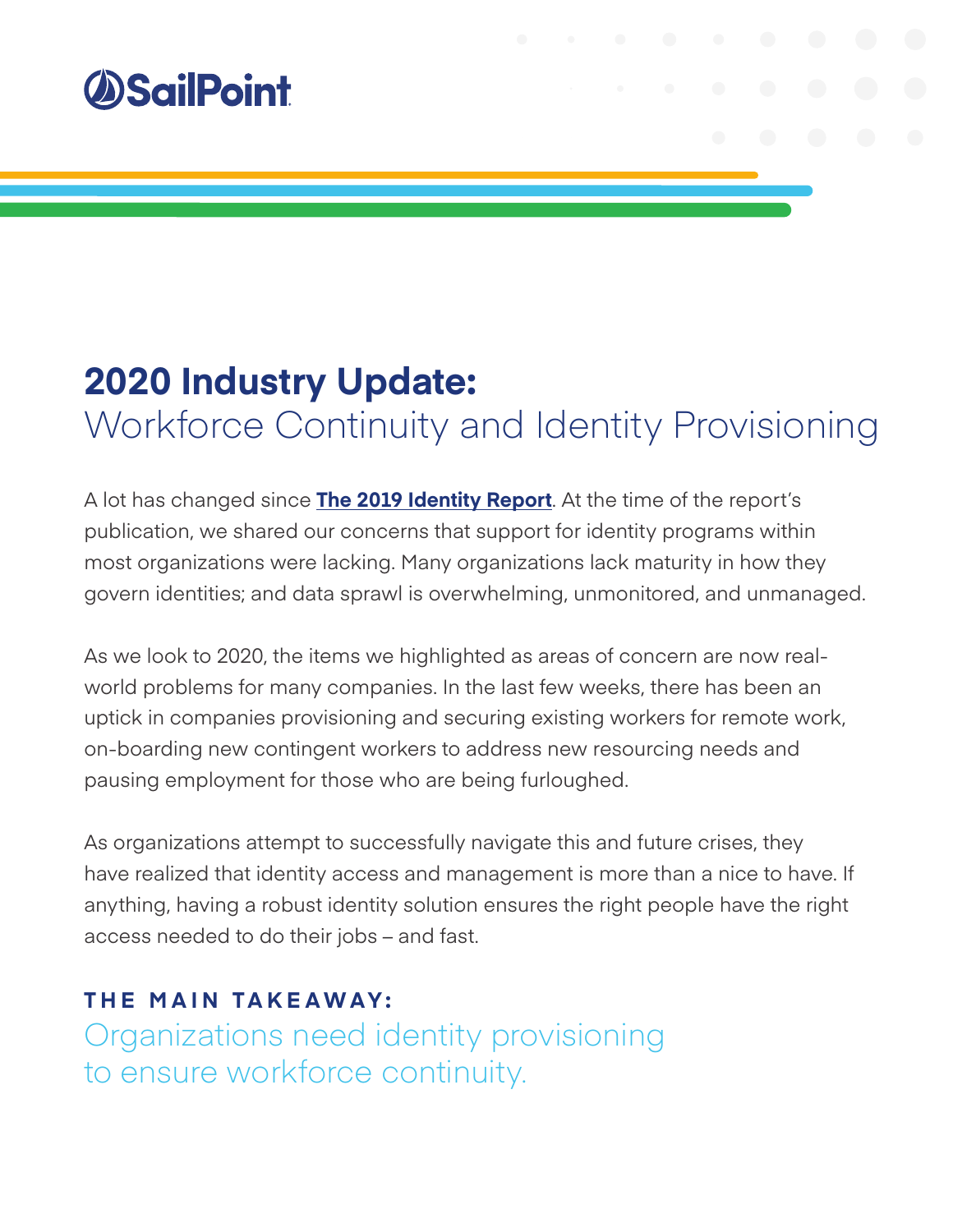## **The State of Identity:**  Remote Working and Collaboration in the Digital Era

Identity governance enables and secures digital identities for all users, applications and data. It should be the center of an organization's security and compliance strategy because it gives organizations the ability to answer three critical questions:

- **Who has access to what?**
- **Who should have access?**
- **What are your users doing with their access?**

When enterprises are able to answer all three questions, they are better protected against potential threats, and able to more efficiently manage and govern the users and resources that are part of daily business. The ultimate goal of any identity program is to efficiently deliver access to its users, securely and confidently.

To see where the gaps are in organizations' identity programs today, SailPoint partnered with Identropy, an identity management and consulting firm, to create the Identity

Score self-assessment. Leveraging their extensive expertise with identity governance implementations, SailPoint and Identropy first mapped what a comprehensive identity program is in today's environment. Then, the two companies determined what an ideal implementation and maintenance processes look like and how the maturity and efficiency of these processes impact an organization's risk of a data breach. The assessment also sought to determine the level of protection each enterprise had over its data – both those in structured systems such as SAP, Oracle or Workday, and data stored in file shares such as Dropbox and SharePoint.

> **Ensure the right people have the right access to do their jobs — and fast.**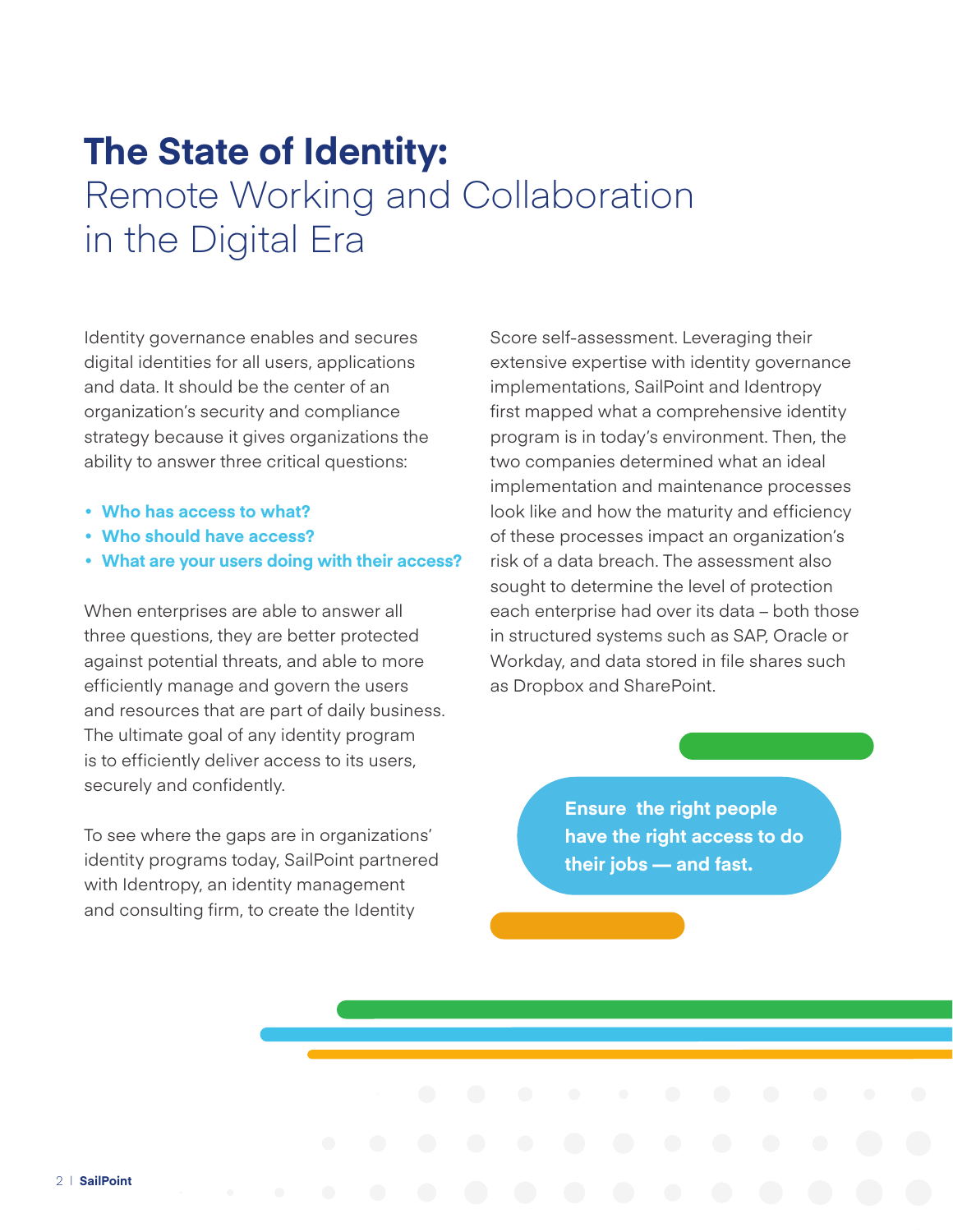## **What is an Identity Score?**

In 2019, to better understand the state of the identity preparedness globally, we surveyed more than 750 individuals that represent a variety of industries, organization sizes, and geographical locations. An identity score is based upon how survey respondents answered the Identity Score self-assessment, and then they were assigned ranges from 100 – 850, much like a credit score. Most organizations fell within the 411 – 620 range (Average), with a Good score rated above 620 and a Poor score rated under 411. It should be noted that half of all respondents scored in the expected range, Average, which means there is plenty of room for improvement in enterprise security.



## **Figure 2**  $\parallel$  Identity Processes Scores by Geography & Organization Size

**56%**

**Healthcare**

Unsurprisingly, larger enterprises scored better than their small- to mid-market counterparts, **Manufacturing 32% 22% 46%** suggesting that more mature organizations have more mature identity programs. Additionally, **Retail 334** international organizations had an overall lower percentage of "Average" and "Good" scores, though **Energy & Utilities 35% 30% 35% Healthcare 462**  $t$ here were a similar number of Good scores, see below graph.

**20% 24%**